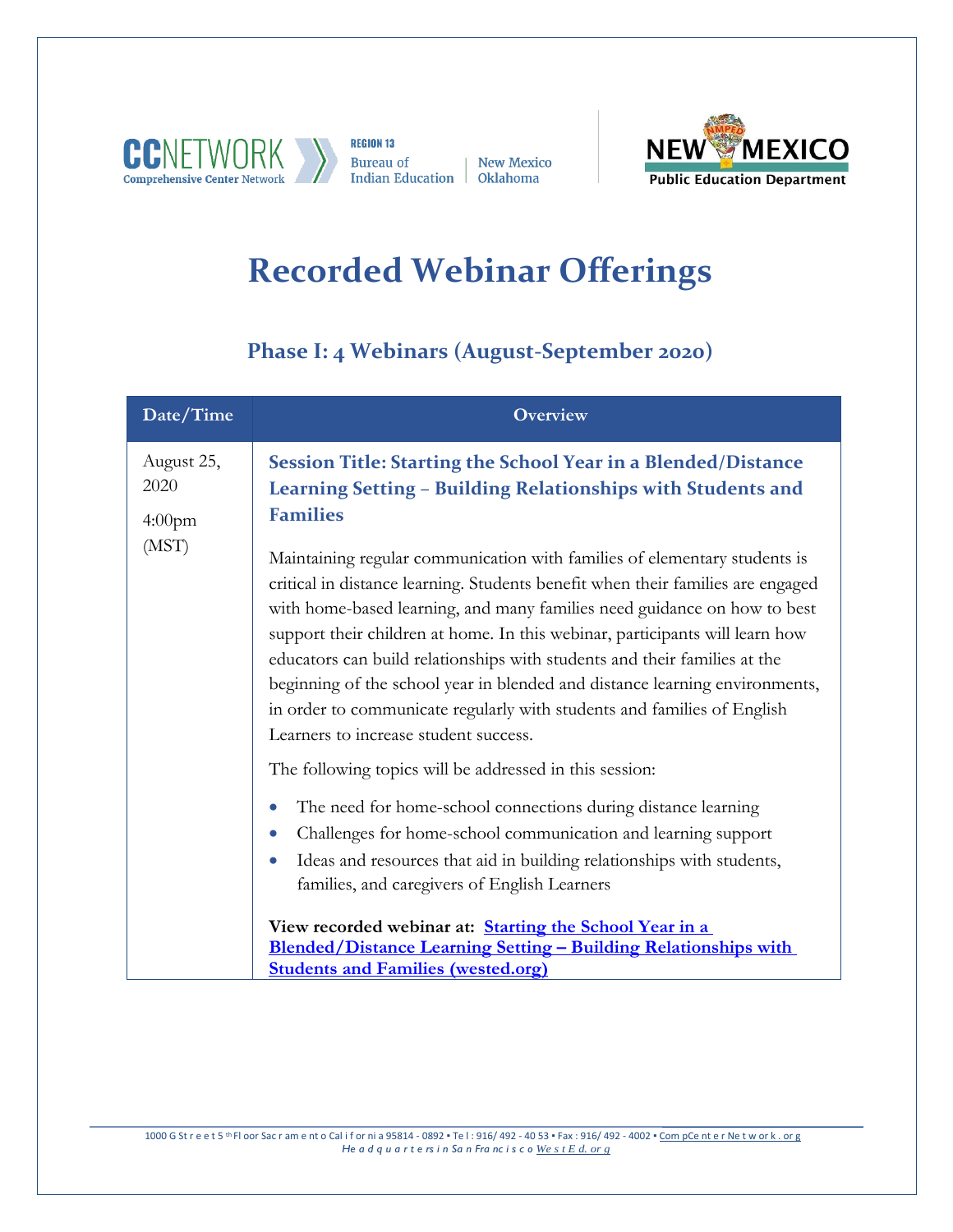| September 1,<br>2020        | <b>Session Title: Facilitating English Learners' Oral Language</b><br><b>Development While Engaging in Distance Learning</b>                                                                                                                                                                                                                                                                                                                                                                |
|-----------------------------|---------------------------------------------------------------------------------------------------------------------------------------------------------------------------------------------------------------------------------------------------------------------------------------------------------------------------------------------------------------------------------------------------------------------------------------------------------------------------------------------|
| 4:00 <sub>pm</sub><br>(MST) | Learning and development take place through social interactions, which can<br>be limited or reduced as a result of distance learning. Participants of this<br>webinar will consider the difficulties that distance learning presents for<br>English Learners and their language development. Participants will receive<br>tangible tools and processes for supporting oral interactions and language<br>development in distance learning environments that promote literacy<br>development. |
|                             | The following topics will be addressed in this session:                                                                                                                                                                                                                                                                                                                                                                                                                                     |
|                             | Introduction to oral language development and its importance for<br>$\bullet$<br><b>English Learners</b>                                                                                                                                                                                                                                                                                                                                                                                    |
|                             | Modeling of ways to scaffold and support English Learners' oral language<br>development in distance learning                                                                                                                                                                                                                                                                                                                                                                                |
|                             | View recorded webinar at: Facilitating English Learners' Oral<br><b>Language Development While Engaging in Distance Learning</b><br>(wested.org)                                                                                                                                                                                                                                                                                                                                            |
| September                   | <b>Session Title: Lesson Planning for English Learners in Distance</b>                                                                                                                                                                                                                                                                                                                                                                                                                      |
| 15, 2020                    | <b>Learning Environments: Elementary Educators</b>                                                                                                                                                                                                                                                                                                                                                                                                                                          |
| 4:00 <sub>pm</sub><br>(MST) | Engaging elementary students in distance learning has particular challenges.<br>Ensuring age-appropriate learning experiences that couple high challenge<br>with high supports and promote language development requires teachers to<br>shift how they design and plan instruction. This webinar will demonstrate<br>how elementary educators can adapt and implement lessons in a distance<br>learning environment to support English Learners and language<br>development.                |
|                             | The following topics will be addressed in this session:                                                                                                                                                                                                                                                                                                                                                                                                                                     |
|                             | Integrating activities that encourage students to discuss and interact with<br>grade-level texts<br>Grouping students to optimize instruction                                                                                                                                                                                                                                                                                                                                               |
|                             | Providing options for synchronous and asynchronous learning<br>$\bullet$                                                                                                                                                                                                                                                                                                                                                                                                                    |
|                             | View recorded webinar at: Lesson Planning for English Learners in<br><b>Distance Learning Environments: Elementary Educators (wested.org)</b>                                                                                                                                                                                                                                                                                                                                               |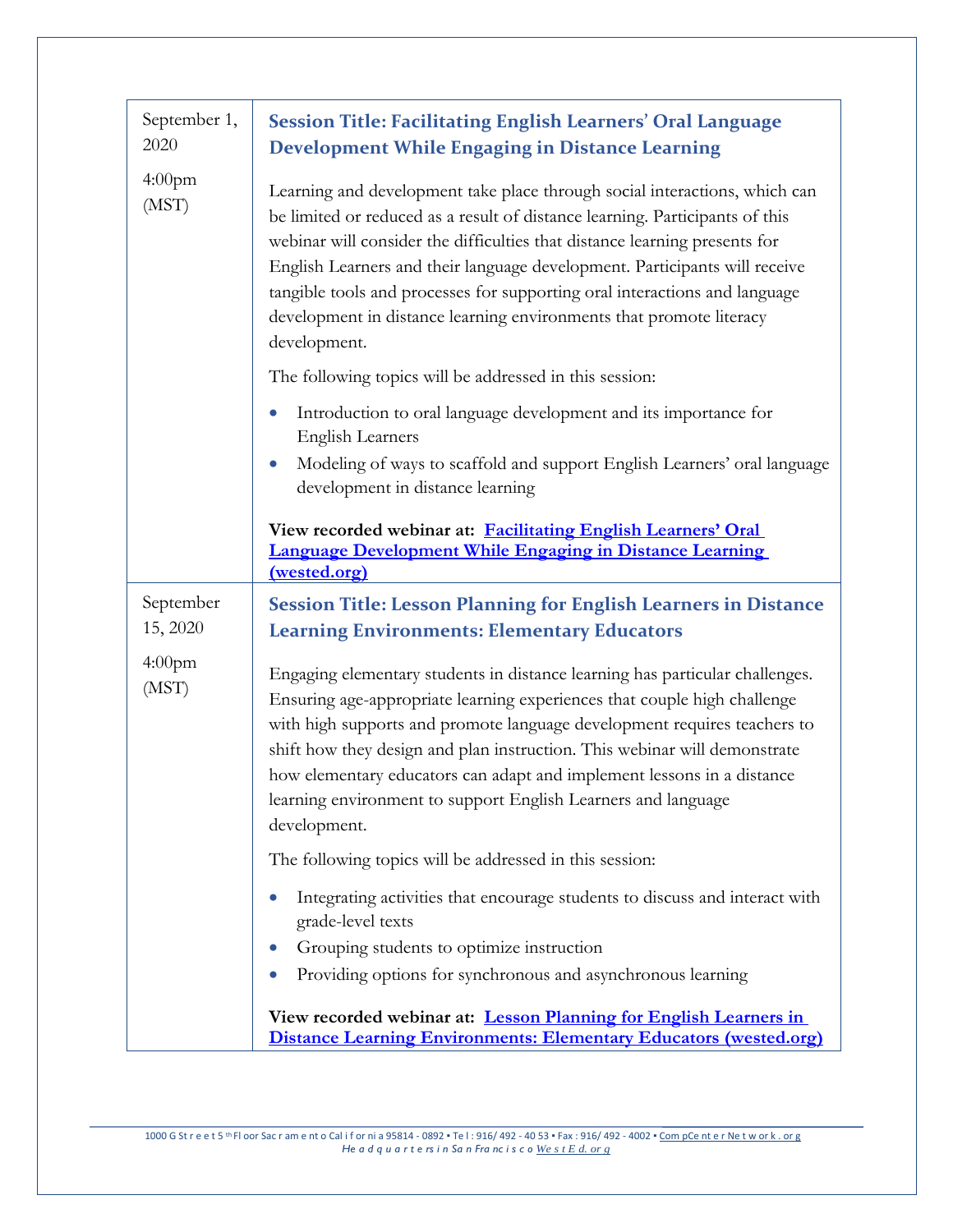| September<br>22, 2020       | <b>Session Title: Lesson Planning for English Learners in Distance</b><br><b>Learning Environments: Secondary Educators</b>                                                                                                                                                                                                                                                                                                                                                                                                                                                                                                                                                                                                                                                                                                                                                                 |
|-----------------------------|---------------------------------------------------------------------------------------------------------------------------------------------------------------------------------------------------------------------------------------------------------------------------------------------------------------------------------------------------------------------------------------------------------------------------------------------------------------------------------------------------------------------------------------------------------------------------------------------------------------------------------------------------------------------------------------------------------------------------------------------------------------------------------------------------------------------------------------------------------------------------------------------|
| 4:00 <sub>pm</sub><br>(MST) | Distance learning experiences that promote conceptual and linguistic<br>development for English Learners require a shift in teacher expertise and<br>instructional design. This webinar will demonstrate how secondary educators<br>can adapt and implement lessons in a distance learning environment that<br>promote rigor and high levels of support. Participants will learn how to plan<br>appropriate scaffolds for students engaging with subject-matter content in<br>synchronous, asynchronous and no-tech environments.<br>The following topics will be addressed in this session:<br>Integrating activities that encourage students to discuss, argue and analyse<br>rigorous grade level texts<br>Grouping students to optimize instruction<br>Providing options for synchronous and asynchronous learning<br>View recorded webinar at: Lesson Planning for English Learners in |
|                             | <b>Distance Learning Environments: Secondary Educators (wested.org)</b>                                                                                                                                                                                                                                                                                                                                                                                                                                                                                                                                                                                                                                                                                                                                                                                                                     |

## **Phase II: 10 Webinars (October 2020-January 2021)**

| Date/Time                                        | <b>Overview</b>                                                                                                                                                                                                                                                                                                                                                                                                                                                                                                                                                                                                                            |
|--------------------------------------------------|--------------------------------------------------------------------------------------------------------------------------------------------------------------------------------------------------------------------------------------------------------------------------------------------------------------------------------------------------------------------------------------------------------------------------------------------------------------------------------------------------------------------------------------------------------------------------------------------------------------------------------------------|
| October 13,<br>2020<br>$4:00 \text{pm} \, (MST)$ | Session Title: Supporting Elementary English Learners at the<br><b>Entering and Emerging Levels of Proficiency through</b><br><b>Designated ELD</b>                                                                                                                                                                                                                                                                                                                                                                                                                                                                                        |
|                                                  | Designated ELD is critical to support English Learners to build oral language<br>skills, develop confidence using English, and be prepared to engage with core<br>content. Students with emerging levels of proficiency in English need<br>targeted support to be able to quickly move along the proficiency continuum.<br>In this webinar, teachers will learn effective instructional practices for<br>students with WIDA ACCESS scores of 1.0-2.9 in elementary distance<br>learning environments.<br>The following topics will be addressed in this session:<br>Introduction to designated ELD and its importance for English Learners |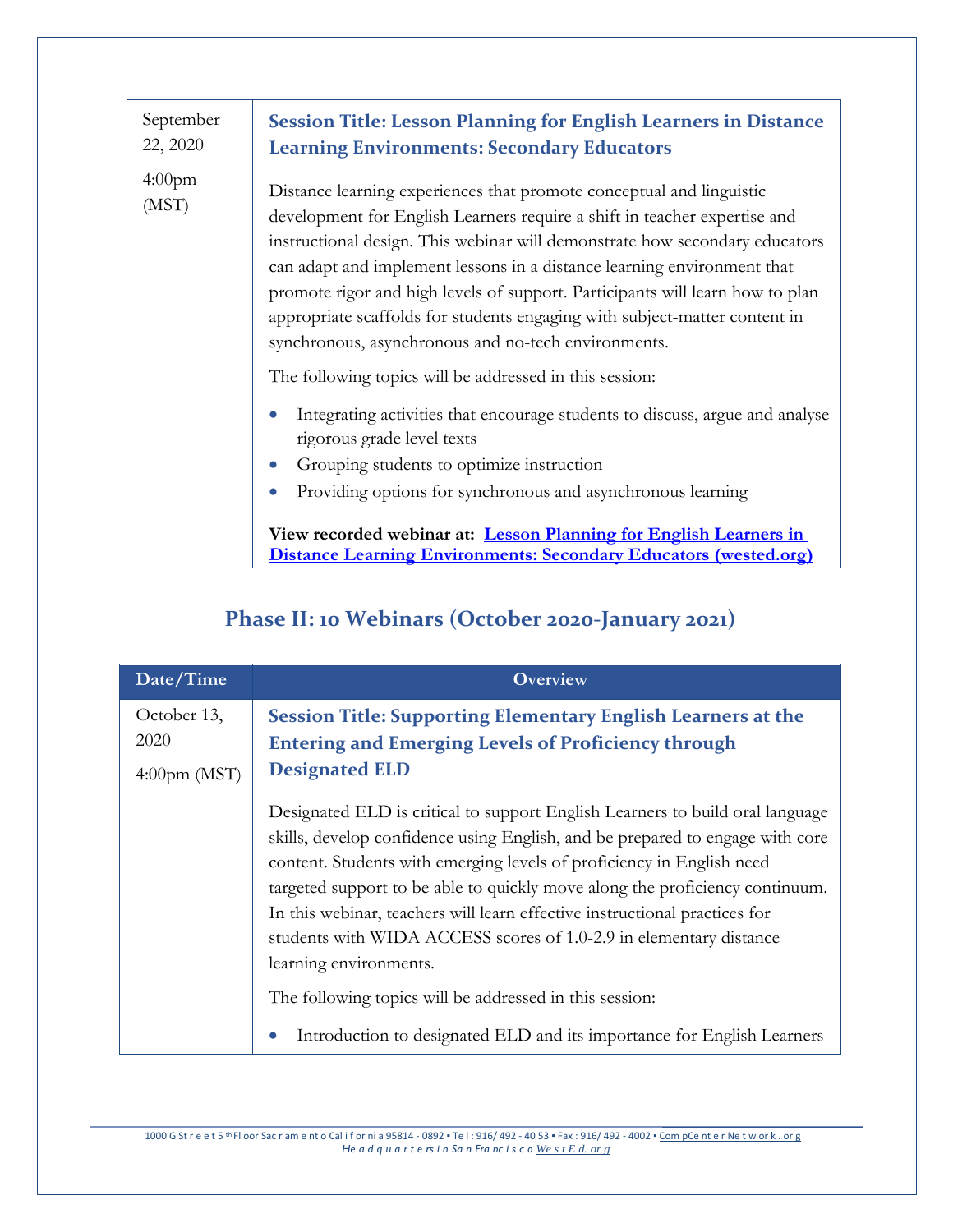|                                                  | Strategically engaging in oral language development that allows<br>$\bullet$<br>elementary students to better access core subject-area content<br>Increasing opportunities for designated ELD in distance learning<br>$\bullet$<br>environments                                                                                                                                                                                                                                                                                                                                                                               |
|--------------------------------------------------|-------------------------------------------------------------------------------------------------------------------------------------------------------------------------------------------------------------------------------------------------------------------------------------------------------------------------------------------------------------------------------------------------------------------------------------------------------------------------------------------------------------------------------------------------------------------------------------------------------------------------------|
|                                                  | View recorded webinar at: <b>Supporting Elementary English Learners at</b><br>the Entering and Emerging Levels of Proficiency through Designated<br><b>ELD</b> (wested.org)                                                                                                                                                                                                                                                                                                                                                                                                                                                   |
| October 20,<br>2020<br>$4:00 \text{pm} \, (MST)$ | <b>Session Title: Supporting Secondary English Learners at the</b><br><b>Entering and Emerging Levels of Proficiency through</b><br><b>Designated ELD</b>                                                                                                                                                                                                                                                                                                                                                                                                                                                                     |
|                                                  | Designated ELD is critical to support English Learners to build oral language<br>skills, develop confidence using English, and be prepared to engage with core<br>content. Secondary students with WIDA ACCESS scores of 1.0-2.9 are in<br>need of challenging, cognitively engaging ELD instruction that builds upon<br>the content knowledge they bring with them, oftentimes in their home<br>language to accelerate their movement along the proficiency continuum. In<br>this webinar, teachers will learn effective designated ELD instructional<br>practices for students in secondary distance learning environments. |
|                                                  | The following topics will be addressed in this session:<br>Introduction to designated ELD and its importance for English Learners<br>$\bullet$<br>Strategically engaging in oral language development that allows secondary<br>$\bullet$<br>students to better access core subject-area content                                                                                                                                                                                                                                                                                                                               |
|                                                  | Increasing opportunities for designated ELD in distance learning<br>$\bullet$<br>environments                                                                                                                                                                                                                                                                                                                                                                                                                                                                                                                                 |
|                                                  | View recorded webinar at: Supporting Secondary English Learners at<br>the Entering and Emerging Levels of Proficiency through Designated<br><b>ELD</b> (wested.org)                                                                                                                                                                                                                                                                                                                                                                                                                                                           |
| October 27,<br>2020<br>$4:00 \text{pm} \, (MST)$ | <b>Session Title: Supporting Elementary English Learners at the</b><br>Developing and Expanding Levels of Proficiency through<br><b>Designated ELD</b>                                                                                                                                                                                                                                                                                                                                                                                                                                                                        |
|                                                  | Designated ELD is critical to support English Learners to build oral language<br>skills, develop confidence using English, and be prepared to engage with core<br>content. Students with WIDA ACCESS scores of 3.0-4.9 are in need of<br>targeted instruction that helps them narrow the gap to reclassification. In this<br>webinar, teachers will learn effective instructional practices for these students<br>in elementary distance learning environments.                                                                                                                                                               |

1000 G St r e e t 5 <sup>th</sup> Fl oor Sac r am e nt o Cal if or ni a 95814 - 0892 • Te l : 916/ 492 - 4053 • Fax : 916/ 492 - 4002 • <u>Com pCe nt e r Ne t w or k . or g</u><br>He a d q u a r t e rs i n Sa n Fra nc i s c o <u>We s t E d. </u>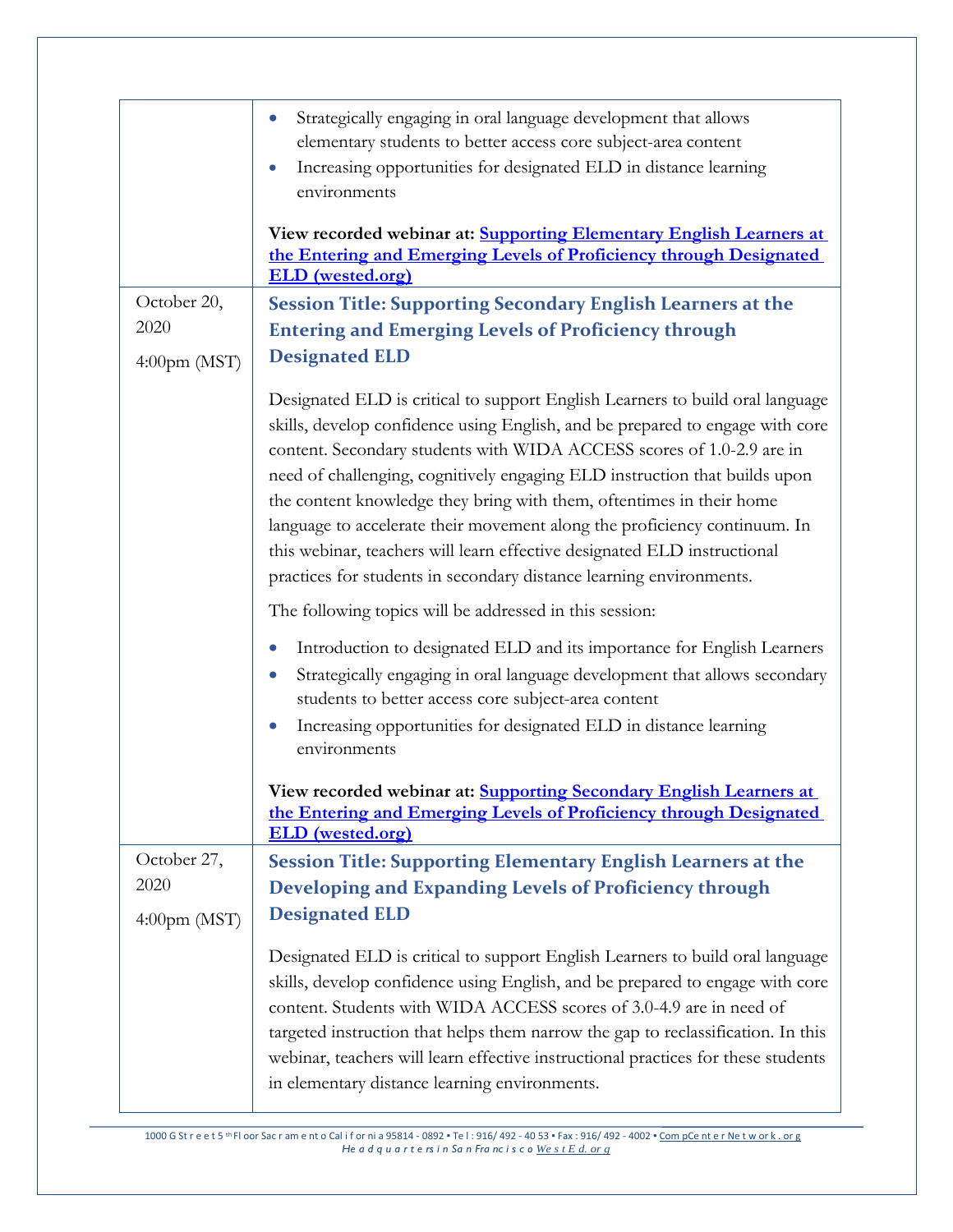|                           | The following topics will be addressed in this session:                                                                           |
|---------------------------|-----------------------------------------------------------------------------------------------------------------------------------|
|                           | Introduction to designated ELD and its importance for English Learners<br>$\bullet$                                               |
|                           | Strategically engaging in oral language development that allows<br>$\bullet$                                                      |
|                           | elementary students to better access core subject-area content                                                                    |
|                           | Increasing opportunities for designated ELD in distance learning<br>$\bullet$                                                     |
|                           | environments                                                                                                                      |
|                           |                                                                                                                                   |
|                           | View recorded webinar at: Supporting Elementary English Learners at<br>the Developing and Expanding Levels of Proficiency through |
|                           | Designated ELD (wested.org)                                                                                                       |
| November 3,               | Session Title: Supporting Secondary English Learners at the                                                                       |
| 2020                      | Developing and Expanding Levels of Proficiency through                                                                            |
| $4:00 \text{pm} \, (MST)$ | <b>Designated ELD</b>                                                                                                             |
|                           | Designated ELD is critical to support English Learners to build oral language                                                     |
|                           | skills, develop confidence using English, and be prepared to engage with core                                                     |
|                           | content. Students with WIDA ACCESS scores of 3.0-4.9 are in need of                                                               |
|                           | targeted instruction that helps them narrow the gap to reclassification. In this                                                  |
|                           | webinar, teachers will learn effective instructional practices for these students                                                 |
|                           | in secondary designated ELD distance learning environments.                                                                       |
|                           | The following topics will be addressed in this session:                                                                           |
|                           | Introduction to designated ELD and its importance for English Learners<br>$\bullet$                                               |
|                           | Strategically engaging in oral language development that allows secondary<br>$\bullet$                                            |
|                           | students to better access core subject-area content                                                                               |
|                           | Increasing opportunities for designated ELD in distance learning<br>$\bullet$                                                     |
|                           | environments                                                                                                                      |
|                           | View recorded webinar at: Supporting Secondary English Learners at                                                                |
|                           | the Developing and Expanding Levels of Proficiency through                                                                        |
|                           | Designated ELD (wested.org)                                                                                                       |
| November 10,              | Session Title: Integrating ELD into Elementary Settings - ELA,                                                                    |
| 2020                      | <b>Science, Social Studies</b>                                                                                                    |
| $4:00 \text{pm} \, (MST)$ | Oral interactions promote the development of conceptual understandings                                                            |
|                           | and language proficiency. Ensuring young English Learners have multiple                                                           |
|                           | opportunities to practice language and discuss grade-level content is essential.                                                  |
|                           | In this webinar, teachers will learn effective questioning techniques that can                                                    |
|                           | be used to design activities for distance learning environments that promote                                                      |
|                           | text-based discussions in ELA, Science and Social Studies.                                                                        |
|                           | The following topics will be addressed in this session:                                                                           |
|                           |                                                                                                                                   |

<del>1000 G Street 5 \* Floor Sacramento California 95814 - 0892 • Tel: 916/ 492 - 40 53 • Fax . 916/ 492 - 4002 • <u>CompCenter Network . org</u><br>He a d q u a r t ers in San Franc is cowest Ed. org</del>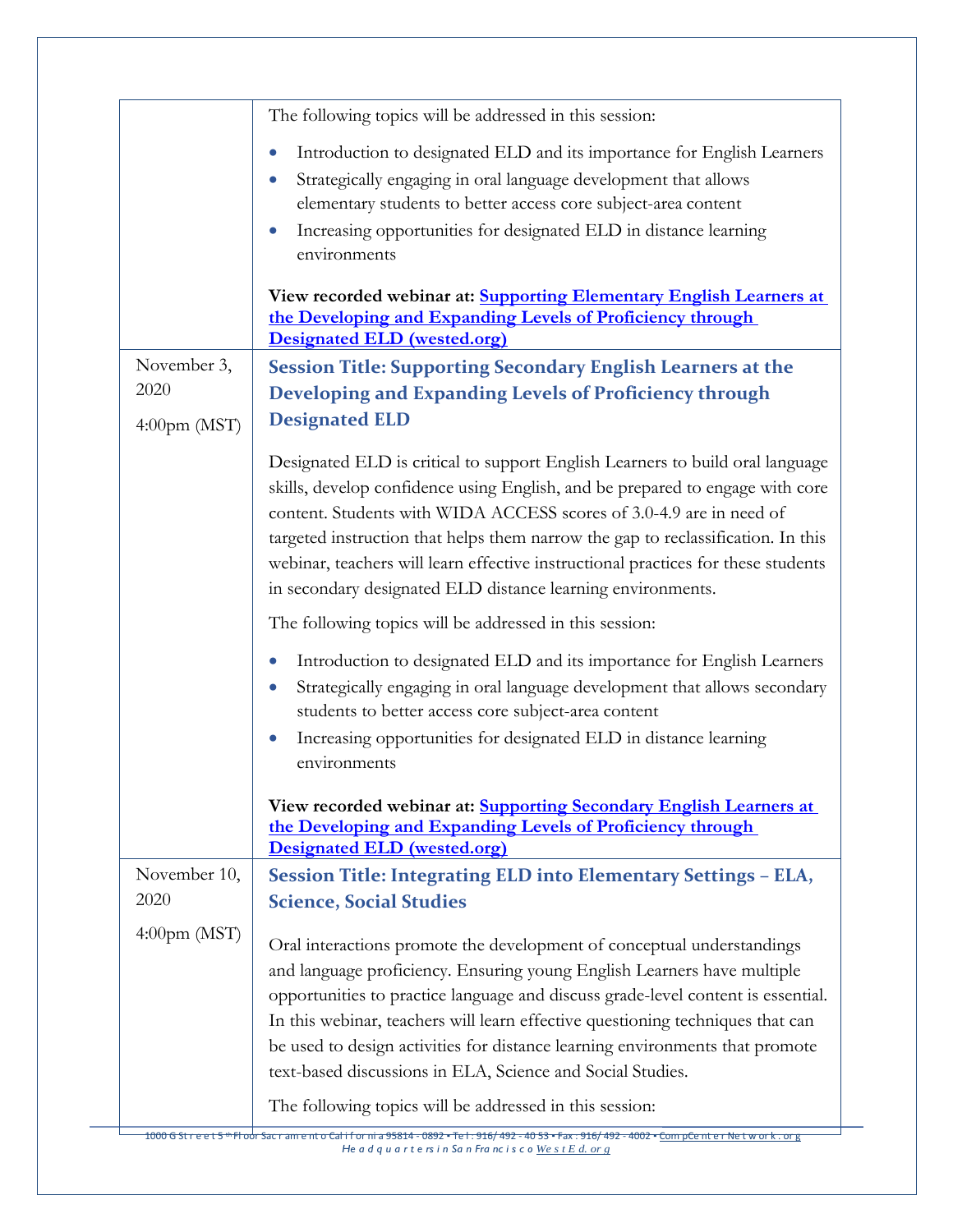|                           | Introduction to oral language development and its importance for<br><b>English Learners</b><br>Strategically designing questions to support language development using<br>grade-level texts<br>Increasing opportunities for student talk and language instruction<br>integrated into content-area instruction in distance learning environments<br>View recorded webinar at: Integrating ELD into Elementary Settings -<br><b>ELA, Science, Social Studies (wested.org)</b>                                                                                                                                                                                                                                                                                                                                                                |
|---------------------------|--------------------------------------------------------------------------------------------------------------------------------------------------------------------------------------------------------------------------------------------------------------------------------------------------------------------------------------------------------------------------------------------------------------------------------------------------------------------------------------------------------------------------------------------------------------------------------------------------------------------------------------------------------------------------------------------------------------------------------------------------------------------------------------------------------------------------------------------|
| November 17,<br>2020      | <b>Session Title: Integrating ELD into Secondary ELA and Social</b><br><b>Studies</b>                                                                                                                                                                                                                                                                                                                                                                                                                                                                                                                                                                                                                                                                                                                                                      |
| $4:00 \text{pm} \, (MST)$ | Based on the premise that learning takes place through social interaction,<br>participants of this webinar will consider the difficulties that distance learning<br>presents for English Learners. Structuring opportunities for students to<br>participate in quality and sustained interactions, where they engage in rigorous<br>back-and-forth discussions about a topic in a virtual environment can present<br>some challenges. Participants will receive tangible tools and processes for<br>supporting oral interactions and language development of secondary English<br>language arts and Social Studies students in distance learning environments<br>that promote literacy development.<br>The following topics will be addressed in this session:<br>Modeling of ways to scaffold and support English Learners' oral language |
|                           | development in distance learning<br>What resources support quality interactions for English Learners?<br>$\bullet$<br>Using multimodal texts to invite interactions                                                                                                                                                                                                                                                                                                                                                                                                                                                                                                                                                                                                                                                                        |
|                           | View recorded webinar at: Integrating ELD into Secondary ELA and<br><b>Social Studies (wested.org)</b>                                                                                                                                                                                                                                                                                                                                                                                                                                                                                                                                                                                                                                                                                                                                     |
| December 1,               | <b>Session Title: Integrating ELD into Elementary Settings - Math</b>                                                                                                                                                                                                                                                                                                                                                                                                                                                                                                                                                                                                                                                                                                                                                                      |
| 2020                      |                                                                                                                                                                                                                                                                                                                                                                                                                                                                                                                                                                                                                                                                                                                                                                                                                                            |
| 4:00pm (MST)              | Success in math has become increasingly dependent on students' abilities to<br>communicate their thinking in English. Supporting the integration of ELD in<br>math is critical for students to develop the conceptual and language skills<br>needed to engage with grade level content. In this webinar, teachers will learn<br>about ideas and activities for developing English learner's oral language by<br>interacting with peers and engaging in the learning and doing of math.<br>The following topics will be addressed in this session:                                                                                                                                                                                                                                                                                          |
|                           |                                                                                                                                                                                                                                                                                                                                                                                                                                                                                                                                                                                                                                                                                                                                                                                                                                            |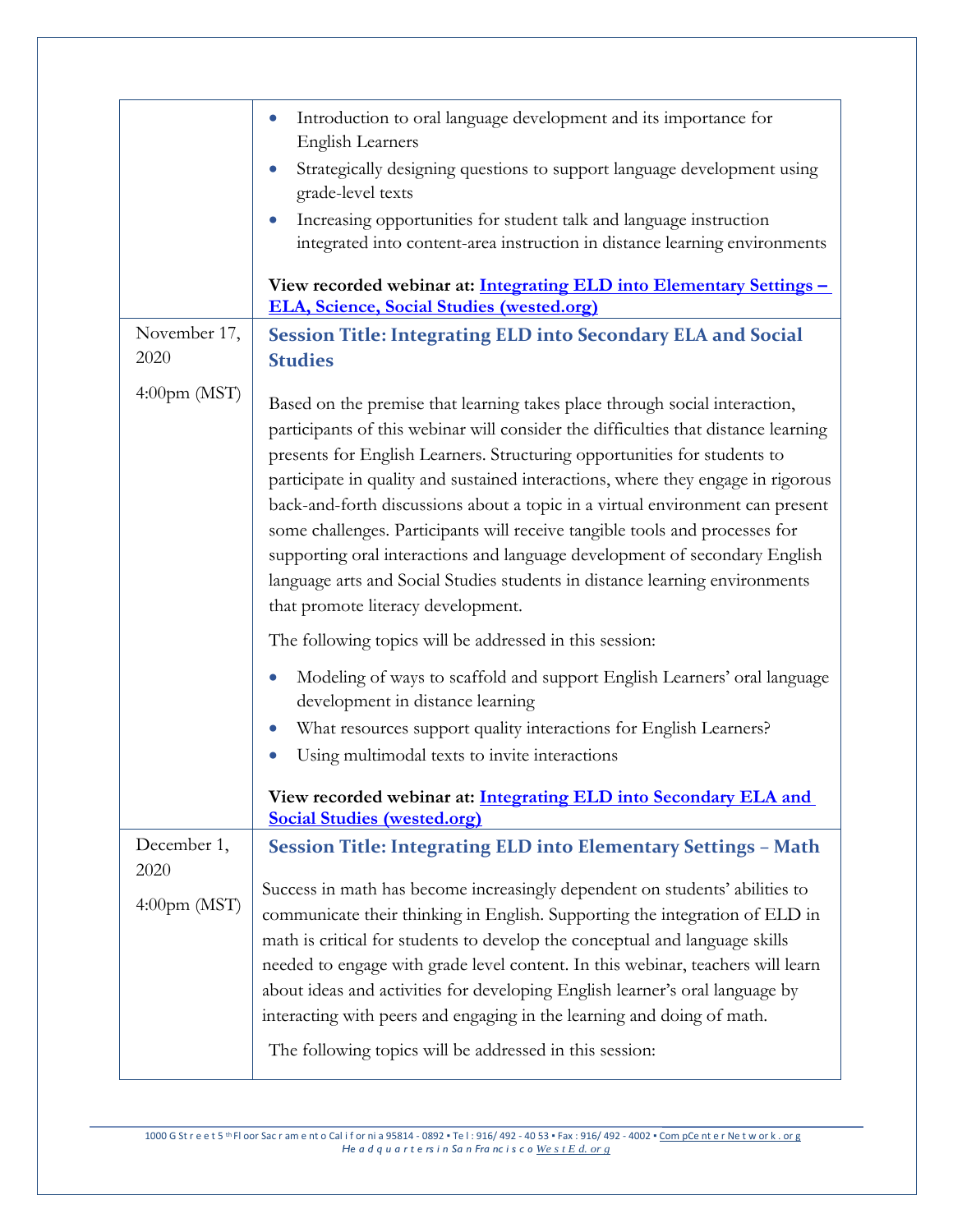|                           | Asking questions and defining problems<br>$\bullet$                                                                                                                                                                                                                                                                                                                                                                                 |
|---------------------------|-------------------------------------------------------------------------------------------------------------------------------------------------------------------------------------------------------------------------------------------------------------------------------------------------------------------------------------------------------------------------------------------------------------------------------------|
|                           | Engaging in argument from evidence                                                                                                                                                                                                                                                                                                                                                                                                  |
|                           | Supporting student engagement in Mathematical Practices                                                                                                                                                                                                                                                                                                                                                                             |
|                           | View recorded webinar at: Integrating ELD into Elementary Settings -<br>Math (wested.org)                                                                                                                                                                                                                                                                                                                                           |
| January 12,<br>2021       | <b>Session Title: Integrating ELD into Secondary Mathematics</b>                                                                                                                                                                                                                                                                                                                                                                    |
| $4:00$ pm (MST)           | Language is at the center of students' development of mathematical<br>understanding and                                                                                                                                                                                                                                                                                                                                             |
|                           | engagement in mathematical practices. Oral language development and<br>disciplinary discourse are indispensable for the development of knowledge<br>and growth in language proficiency. In this webinar, secondary math teachers<br>will learn how to design content-specific learning experiences that promote<br>oral language development in distance learning environments.                                                     |
|                           | The following topics will be addressed in this session:                                                                                                                                                                                                                                                                                                                                                                             |
|                           | Introduction to oral language development and its importance for<br><b>English Learners</b><br>The importance of quality interactions in developing mathematical                                                                                                                                                                                                                                                                    |
|                           | understanding                                                                                                                                                                                                                                                                                                                                                                                                                       |
|                           | Activities and tools supporting student engagement in Mathematical<br>Practices                                                                                                                                                                                                                                                                                                                                                     |
|                           | View recorded webinar at: Integrating ELD into Secondary<br><b>Mathematics (wested.org)</b>                                                                                                                                                                                                                                                                                                                                         |
| January 19,<br>2021       | <b>Session Title: Integrating ELD in Secondary Science</b>                                                                                                                                                                                                                                                                                                                                                                          |
| $4:00 \text{pm} \, (MST)$ | Oral language development and disciplinary discourse are indispensable for<br>the development of knowledge and growth in language proficiency. Drawing<br>upon recent recommendations regarding evidence-based instructional<br>practices, science teachers will learn about ideas and activities for developing<br>English learner's oral language by interacting with peers and engaging in the<br>learning and doing of science. |
|                           | The following topics will be addressed in this session:                                                                                                                                                                                                                                                                                                                                                                             |
|                           | Asking questions and defining problems                                                                                                                                                                                                                                                                                                                                                                                              |
|                           | Analyzing and interpreting data, and                                                                                                                                                                                                                                                                                                                                                                                                |
|                           | Engaging in argument from evidence                                                                                                                                                                                                                                                                                                                                                                                                  |